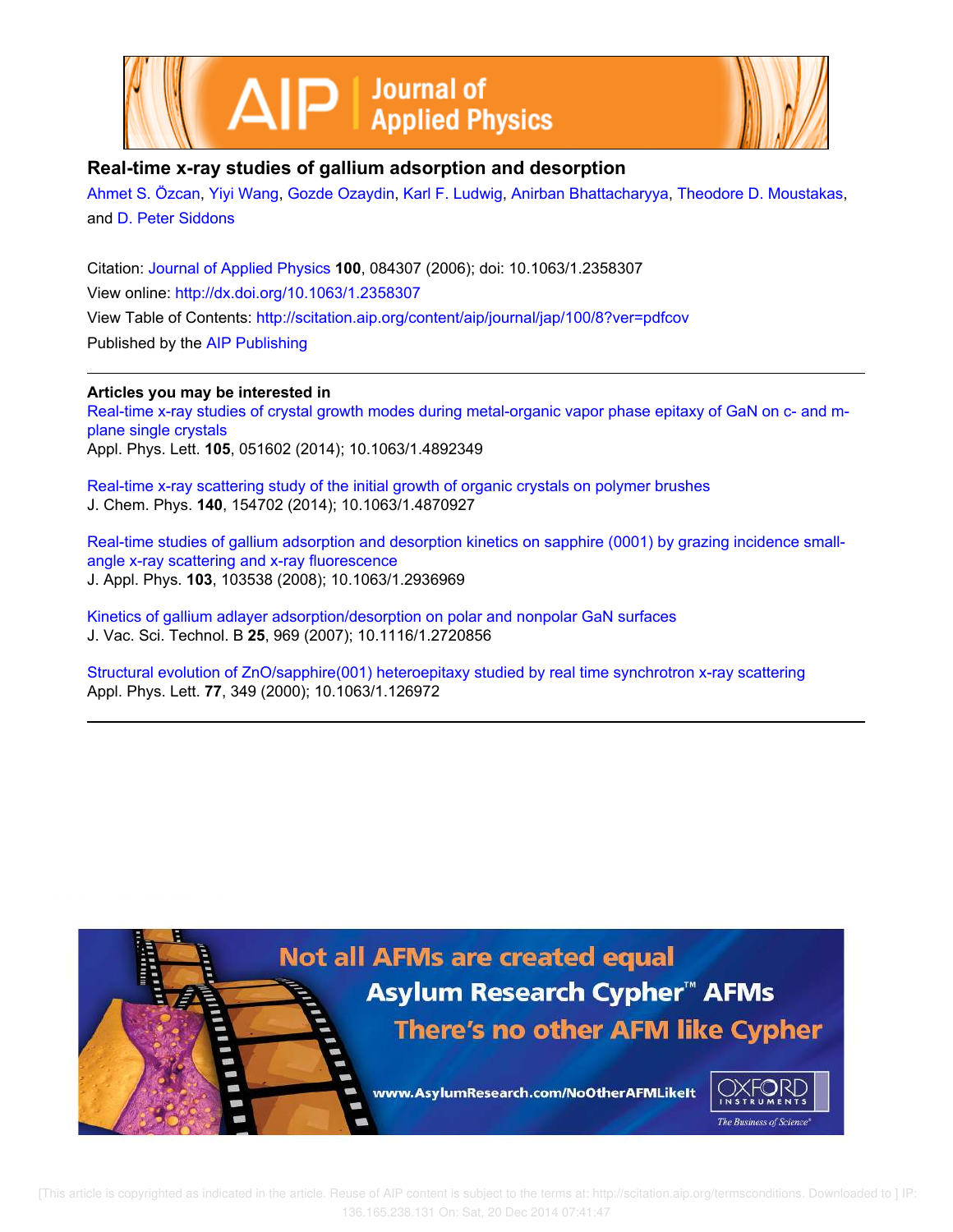# **Real-time x-ray studies of gallium adsorption and desorption**

Ahmet S. Özcan,<sup>a)</sup> Yiyi Wang, Gozde Ozaydin,<sup>b)</sup> and Karl F. Ludwig *Physics Department, Boston University, Boston, Massachusetts 02215*

Anirban Bhattacharyya and Theodore D. Moustakas *Department of Electrical and Computer Engineering, Boston University, Boston, Massachusetts 02215*

D. Peter Siddons

*National Synchrotron Light Source, Brookhaven National Laboratory Upton, New York 11973*

Received 14 April 2006; accepted 24 July 2006; published online 18 October 2006-

Real-time grazing-incidence small-angle x-ray scattering has been employed to study the adsorption and desorption of Ga on *c*-plane sapphire and Ga-polar GaN surfaces. Formation of self-organized liquid Ga nanodroplets has been observed on sapphire during Ga exposure from an effusion cell at high flux. Subsequent to the Ga deposition, the nanodroplets were nitridated *in situ* by a nitrogen plasma source, which converted the droplets into GaN nanodots. In addition to the droplet studies, at lower Ga flux, the adsorption and desorption of Ga have been studied in the predroplet regime. For identical processing conditions, significantly different Ga adsorption/desorption rates were observed on sapphire and GaN surfaces. © *2006 American Institute of Physics*. [DOI: 10.1063/1.2358307]

## **I. INTRODUCTION**

Wide-band gap III-V nitrides, such as GaN and its alloys, have important applications in optoelectronics and high-power devices. One of the commonly employed methods for growing GaN thin films is molecular beam epitaxy (MBE). The MBE technique utilizes effusion cells as metal sources and a reactive gas or a plasma source as the nitrogen source. Because of the lack of lattice matched substrates, GaN thin films are most commonly grown on sapphire, which has a good crystalline quality and relatively low cost.

One of the most important growth parameters that control the properties of GaN films is the metal/nitrogen atomic flux ratio. $1-3$  GaN deposition is typically performed under metal-rich conditions, which produces better quality and smoother films. Previous studies $1-4$  have shown that during Ga-rich growth, under certain conditions, a liquid Ga adlayer forms on the surface. It has been suggested that the Ga adlayer acts as an autosurfactant and enhances the migration of N atoms on the surface. However, very high Ga/N atomic flux ratios and/or low substrate temperatures during growth typically cause macroscopic Ga droplet formation on the surface due to excess Ga, which is detrimental for device applications. Hence, there is an optimum process window, which is a detailed balance of atomic fluxes and the substrate temperature that produces good quality films in terms of morphological, optical, and electronic properties. The equilibrium thickness of the liquid Ga adlayer and its structure during Ga-rich growth has not been well understood and is still an active research area.

Because of the technological motivations for growing good quality GaN films, studies of Ga adsorption and desorption have been carried out on different surfaces using

reflection high-energy electron diffraction (RHEED) and mass spectroscopy. $5-9$  Although these techniques provide important information on the rates of Ga adsorption and desorption, they do not monitor the evolution of the surface morphology. Here we report real-time surface x-ray studies of Ga adsorption/desorption on sapphire and GaN at high temperatures. These monitored the surface morphology evolution as well as the adsorption/desorption kinetics.

### **II. EXPERIMENTAL DETAILS**

Gallium adsorption and desorption studies utilized synchrotron-based grazing-incidence small-angle x-ray scattering (GISAXS). The GISAXS technique<sup>10</sup> is sensitive to nanometer-size morphological changes on the surface, such as roughening and island formations. Typically, GISAXS measurements can monitor lateral length scales between 5 and 150 nm at the surface. The GISAXS geometry used in our experiments is shown in Fig. 1.



FIG. 1. The scattering geometry of the GISAXS. The linear detector is placed parallel to the sample surface to measure the scattering as a function of  $q_{\parallel}$ .

#### **100**, 084307-1 © 2006 American Institute of Physics

 [This article is copyrighted as indicated in the article. Reuse of AIP content is subject to the terms at: http://scitation.aip.org/termsconditions. Downloaded to ] IP: 136.165.238.131 On: Sat, 20 Dec 2014 07:41:47

a) Also at IBM Microelectronics, Fishkill, NY.

b) Also at the Aerospace and Mechanical Engineering Department.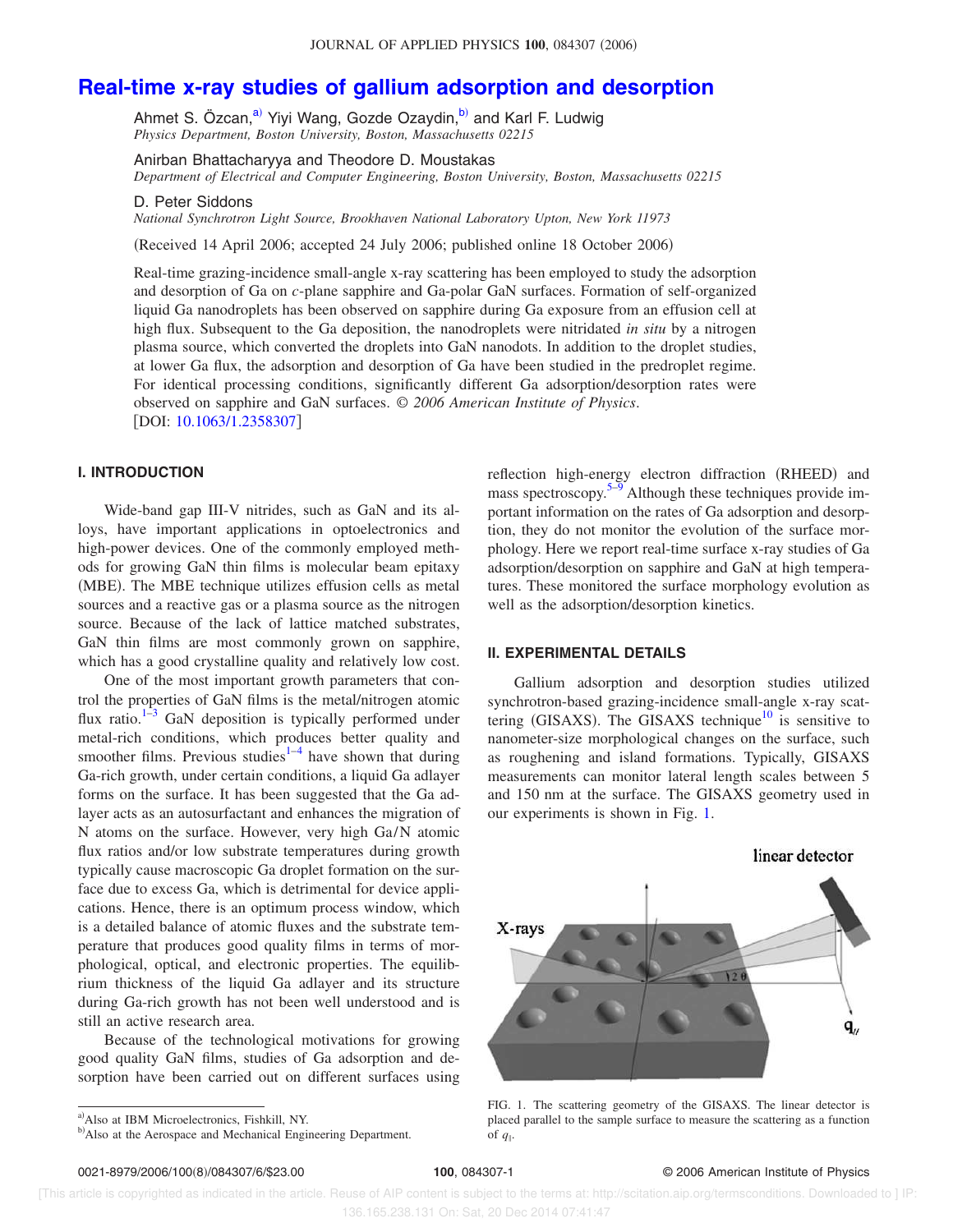The experiments were performed in an ultrahigh vacuum (UHV) x-ray diffraction chamber with a base pressure of 10−9 Torr. A dual filament Applied Epi SUMO effusion cell was employed for Ga deposition. The real-time x-ray experiments were performed on the beamline X21 of the National Synchrotron Light Source at Brookhaven National Laboratory.<sup>11</sup> The GISAXS intensity was collected by a onedimensional (1D) position sensitive detector (PSD) with 1 s time resolution. For the real-time GISAXS scans, the incidence angle was kept constant at 1°, while the exit angle was near the critical angle  $(0.2^{\circ})$  to the sample surface to enhance surface sensitivity. This geometry gives  $q_z = 1$  nm<sup>-1</sup> (momentum transfer perpendicular to the surface). The asymmetric scattering geometry is chosen to avoid going directly through the specular rod itself—instead the GISAXS passes through the tail of the specular rod and  $q_{\parallel}$ , the momentum transfer parallel to the surface can be small  $(0.005 \text{ nm}^{-1})$ , but is never zero. We will refer to the GISAXS peak near  $q_{\parallel}=0$  as the "near-specular" peak. Gallium adsorption/desorption studies were performed on *c*-plane sapphire and on Ga-polar GaN samples. The sapphire samples were small cuts from "epitaxial" quality commercial wafers. The GaN sample was grown by plasma-assisted MBE using a three-step method. First, the substrate, which is a *c*-plane sapphire wafer, was nitridated by exposure to nitrogen plasma at 870 °C. An AlN buffer layer was then deposited at the same temperature, followed by growth of (0001) GaN at temperatures of 750–800 °C. The thickness of the GaN film was approximately 0.7  $\mu$ m.

During Ga adsorption/desorption studies the sample temperature was monitored by a pyrometer and a thermocouple at the back of the sample heater. Prior to the Ga adsorption experiments, the samples were degassed by annealing in UHV at 800 °C for at least 30 mins. RHEED analysis was performed to confirm the orientation and the smoothness of the starting surface.

#### **III. RESULTS**

## **A. Ga adsorption/desorption on sapphire in the droplet regime**

Figure 2 shows the GISAXS time evolution of the sapphire sample during Ga adsorption at 700 °C. The scattering intensity was collected by a  $(1D)$  PSD with 1 s time resolution. The Ga cell temperature was 1040 °C, which corresponds to an equilibrium vapor pressure of  $8 \times 10^{-3}$  Torr above the Ga in the cell. There has been uncertainty in the literature on the temperature dependence of the condensation pressure of Ga. $^{12,13}$  According to the equation presented by Alcock *et al.*,<sup>13</sup> the equilibrium vapor pressure of Ga at a sample temperature of 700  $\degree$ C is 1.75  $\times$  10<sup>-6</sup> Torr. Our measurements show that the beam equivalent pressure (BEP) on the sample was in the low  $10^{-6}$  Torr range, which is in close vicinity to the condensation pressure at this sample temperature. A remotely controlled shutter in front of the effusion cell adjusted the timing of the Ga beam exposure. The total exposure of Ga was 10 s for the scan shown in Fig. 2. Initially, the scattering profile shows only the intensity of the near-specular reflection from the sample surface. At approxi-



FIG. 2. The real-time GISAXS evolution of the sapphire surface during Ga adsorption and desorption at 700 °C. The scan was taken at  $q_z = 1$  nm<sup>-1</sup>.

mately  $t=15$  s, the Ga shutter was opened and, as Ga exposure continues, the broad diffuse scattering background evolves into symmetric peaks centered on approximately  $|q_{\parallel}|$ =0.12 nm<sup>-1</sup>. These peaks indicate the formation of laterally correlated Ga droplets with an average real-space distance of approximately 50 nm.

After the real-time GISAXS scan shown in Fig. 2 was terminated, the 1-*d* detector was scanned continuously along  $q_z$  from 0.5 to 2 nm<sup>-1</sup> during desorption in order to monitor the height evolution of the droplets. The Ga source was shuttered during these scans. It took 1 min to complete and start each subsequent  $q_z$  scan. The Ga desorption at this substrate temperature was sufficiently slow that the evolution during each scan was negligible. Figure 3 shows the snapshots of the GISAXS scan during desorption. These scans show that the original GISAXS  $q_z$  map of the bare sapphire was recovered after approximately 65 min, which suggests the complete desorption of Ga from the surface. The RHEED analysis immediately after the real-time x-ray measurements also



FIG. 3. Selected GISAXS *q<sup>z</sup>* scans during desorption after 10 s Ga exposure.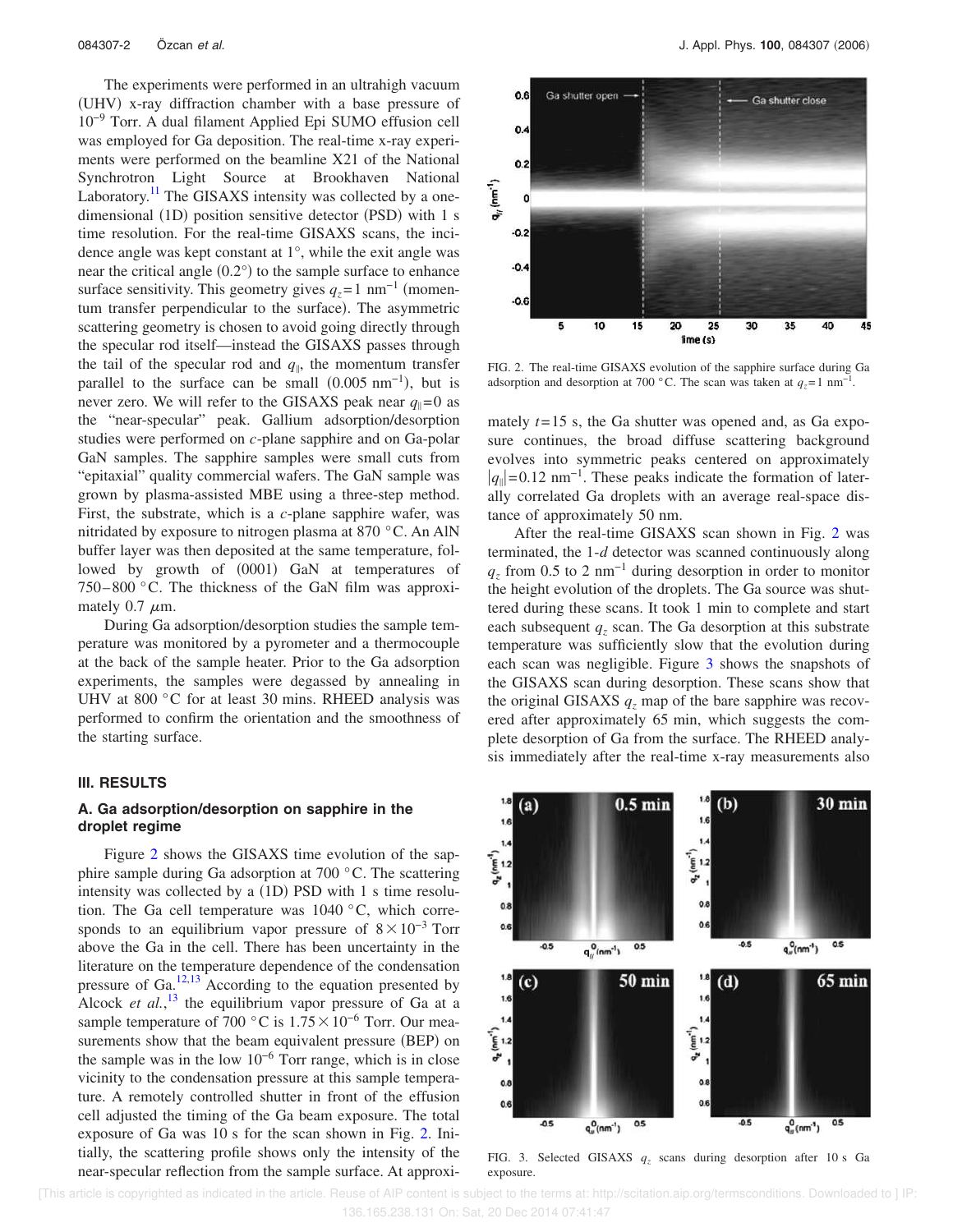

FIG. 4. Selected slices from the real-time GISAXS  $q_z$  scans at  $q_z$  $=0.5$  nm<sup>-1</sup>, which shows the evolution of the surface morphology during desorption.

confirmed the originally observed streaky sapphire surface pattern. Figure 4 shows slices of selected *q<sup>z</sup>* scans taken at  $q_z$ =0.5 nm<sup>-1</sup> during desorption.

In order to estimate the height of the Ga droplets, the  $q_z$ dependence of the GISAXS measurements was analyzed using the Guinier approximation.<sup>14</sup> According to the Guinier approximation the scattered intensity is related to the wave vector *q* as

$$
I(q) \sim \exp(-R^2 q^2),\tag{1}
$$

where  $R$  is the radius of gyration, which gives approximately the cluster size. Therefore, from the slope of the plot of  $log(I)$  vs  $q_z^2$  the height of the droplets can be estimated. The Guinier plot obtained from the GISAXS measurement shown in Fig.  $3(a)$  is drawn in Fig. 5. The linear decrease at very low *q<sup>z</sup>* values, which does not evolve in time, results from dynamical scattering from the substrate and the film. The average droplet height was calculated using the slope obtained from the linear fit result shown in Fig. 5. Using the relation of Eq.  $(1)$  and the slope from the fit, the droplets are calculated to be approximately 3.3 nm high.

The lateral correlation length obtained from GISAXS analysis indicates the average distance between Ga droplets.



FIG. 5. The Guinier plot obtained from the GISAXS measurement taken 30 s after the Ga deposition has terminated. The solid line indicates the linear fit to the data.



FIG. 6. Fourier transform of the measured GISAXS at  $q_z$ =0.5 nm<sup>-1</sup>, which gives approximately the real-space electron density correlation. The peak at 50 nm indicates the average spacing between droplets and the intensity decay at smaller *r* values corresponds to the electron density distribution of individual droplets.

Quantitative analysis of the GISAXS scans shows that the correlation size of the Ga droplets increases during desorption, which is observed by the inward shift of the side peaks in Fig. 3. The slices obtained from  $q_z$  scans (Fig. 4) show that, after the Ga shutter was closed, the average distance between droplets increased from approximately 50 to 100 nm.

In order to get information on the mean droplet lateral size, one can use an approach known from small-angle scattering theory. The analysis is based on obtaining the realspace correlation function of the electron density by taking the Fourier transform of the GISAXS profile. The details of this analysis can be found in Ref. 15. Figure 6 shows the Fourier transform of the measured GISAXS profile shown in Fig. 3(a), at  $q_z = 0.5$ nm<sup>-1</sup>. The central peak close to  $r = 0$  corresponds to the mean electron density distribution of individual droplets. Twice the half-width at half maximum (HWHM) of this peak gives an approximate value for the droplet size, which is roughly 16 nm in this case. The peak in Fig. 6 at *r*=50 nm corresponds to the average distance between the dots, in agreement with the analysis of the measured GISAXS profiles.

#### **B. Plasma nitridation of Ga nanodroplets**

In order to study the droplets in real space, some of the samples were exposed to nitrogen plasma, which froze the motion of Ga adatoms and solidified the Ga droplets. The active nitrogen species coming from the plasma source reacted with the Ga droplets on the surface and transformed them into GaN nanodots. The detailed results of these experiments are discussed elsewhere.<sup>16</sup> Our real-time GISAXS measurements during the process showed that the surface morphology evolution is arrested once the liquid droplets are exposed to the nitrogen plasma. Therefore, the *ex situ* atomic force microscope (AFM) analysis of the GaN nanodots can provide information on the size and distribution of the Ga nanodroplets. The AFM analysis of a sapphire sample with the GaN nanodots is seen in Fig. 7. The section analysis of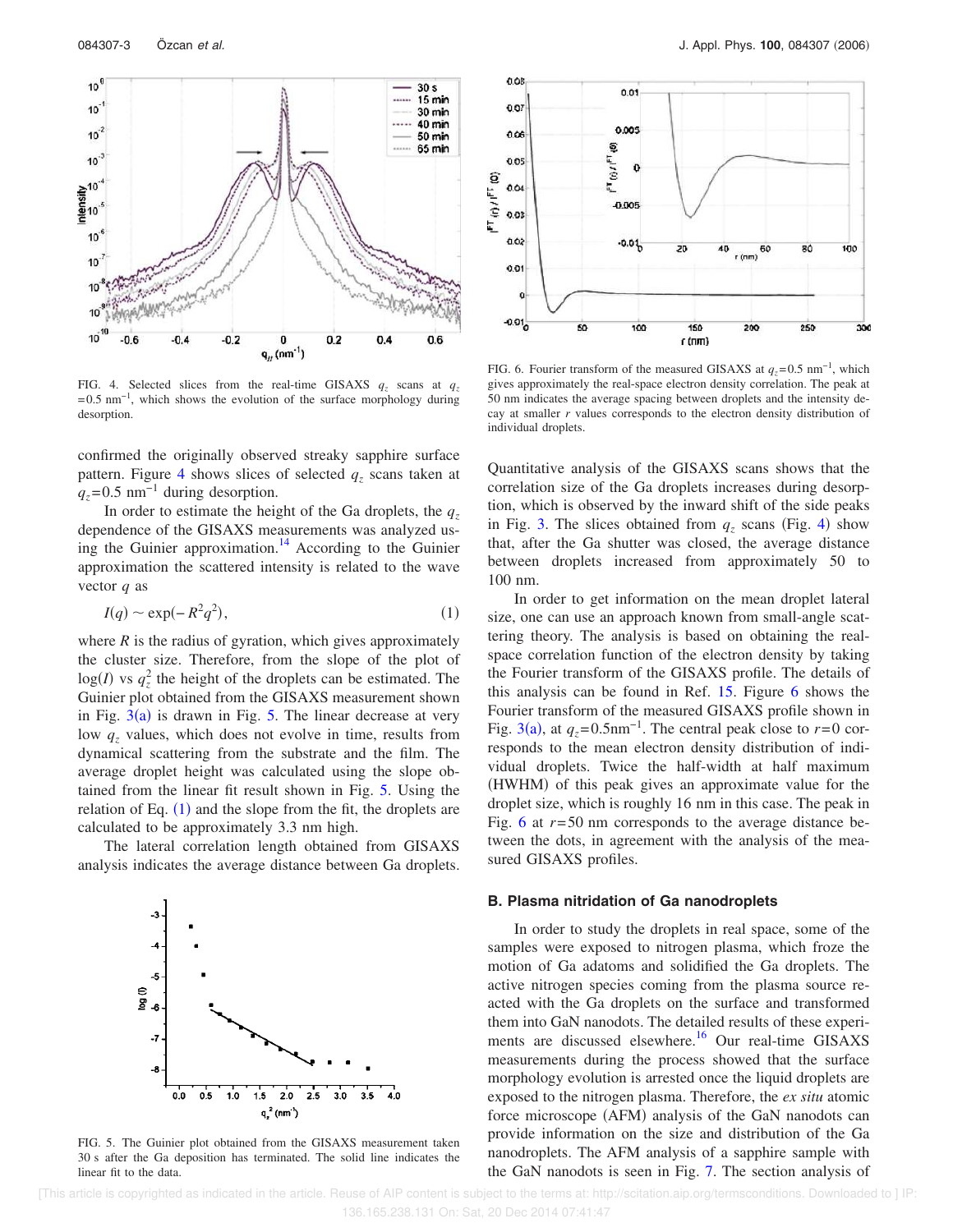

FIG. 7. The AFM analysis of the Ga nanodots on sapphire, showing a 3  $\times$  3  $\mu$ m<sup>2</sup> AFM topograph.

the AFM micrographs shows that the average GaN dot diameter is approximately  $30 \pm 15$  nm and the typical height of the dots is 2–3 nm. Because of the tip convolution effects, the sizes measured by AFM can be taken as an upper limit.

## **C. Ga adsorption/desorption on sapphire in the predroplet regime**

In order to study the adsorption/desorption process in the predroplet regime, some of the studies have been performed at lower Ga fluxes. In the predroplet regime, desorption is much faster than is the case once droplets form. For these measurements, the Ga cell temperature was 933 °C, which corresponds to an equilibrium vapor pressure in the Ga cell of approximately  $1 \times 10^{-3}$  Torr. According to our measurements, the BEP on the sample is below the condensation pressure at this sample temperature. In this regime, real-time GISAXS scans did not develop any correlation peaks during Ga deposition. Moreover, *in situ* reflectivity scans did not show oscillations suggesting that the Ga did not form a smooth layer on the surface. However, the near-specular  $(q_{\parallel}=0)$  part of the GISAXS spectrum was very sensitive to the roughness changes induced by Ga adsorption. Figure  $8(a)$ shows the real-time intensity evolution of the near-specular peak for different Ga adsorption periods at constant flux. The near-specular peak intensity decreased as soon as Ga adsorption commences, showing that roughness increased and the substrate reflectivity decreased due to the arrival of adatoms on the surface. The intensity of the diffuse scattering from



FIG. 8. The intensity evolution of the (a) near-specular and (b) diffuse parts of the GISAXS profiles in the predroplet regime as a function of Ga exposure time. The sapphire substrate temperature was 700 °C.



FIG. 9. The intensity evolution of the near-specular part of the GISAXS profile during Ga adsorption/desorption on GaN at 700 °C.

surface roughness, i.e., the nonspecular part of GISAXS increased. The time evolution of the diffuse scattering during Ga adsorption, which is obtained by integrating the total GISAXS intensity except the near-specular peak, is plotted in Fig.  $8(b)$ . These results show that, with increasing Ga exposure, further roughening occurs, which suggests continuous accumulation of adatoms. However, the x-ray intensity should not be taken as a direct measure of the number of Ga adatoms.

### **D. Ga adsorption/desorption on GaN in the predroplet regime**

The adsorption and desorption of Ga were also studied on a Ga-polar GaN sample, which was grown on *c*-plane sapphire. In order to compare the results to those obtained for the sapphire surface (shown in Fig.  $8$ ), the Ga flux and the sample temperature were kept the same. Figure 9 shows the time-resolved intensity evolution of the near-specular part of the GISAXS spectrum during Ga adsorption and desorption. Similar to the case for the sapphire surface, at this Ga flux and sample temperature no droplet formation occurred. However, in contrast to the results for the sapphire surface, Ga exposure for more than 10 s did not cause further changes in the x-ray scattering profile. In other words, at this sample temperature and Ga flux, the adsorption and desorption reached equilibrium in approximately 10 s, which indicates a faster desorption rate compared to the sapphire. According to the x-ray results, the rate of Ga desorption from GaN is approximately six times faster than the rate of desorption from the sapphire surface. This result is inconsistent with the reported Ga desorption activation energies of 2.2 eV from Ga-polar GaN and 2.05 eV from *c*-plane sapphire.<sup>9</sup> However, the discrepancy may simply be due to the different prefactors in the thermally activated desorption kinetics.

#### **IV. DISCUSSION**

Previous studies of Ga adsorption and desorption on SiC concluded that Ga adsorption proceeds in the Stranski-Krastanow (SK) mode.<sup>5</sup> In the SK mode, first a wetting layer covers the substrate, and after a critical thickness is reached, growth continues in three-dimensional (3D) mode driven by strain, where droplets or islands form. Studies $5,7$  which uti-

 [This article is copyrighted as indicated in the article. Reuse of AIP content is subject to the terms at: http://scitation.aip.org/termsconditions. Downloaded to ] IP: 136.165.238.131 On: Sat, 20 Dec 2014 07:41:47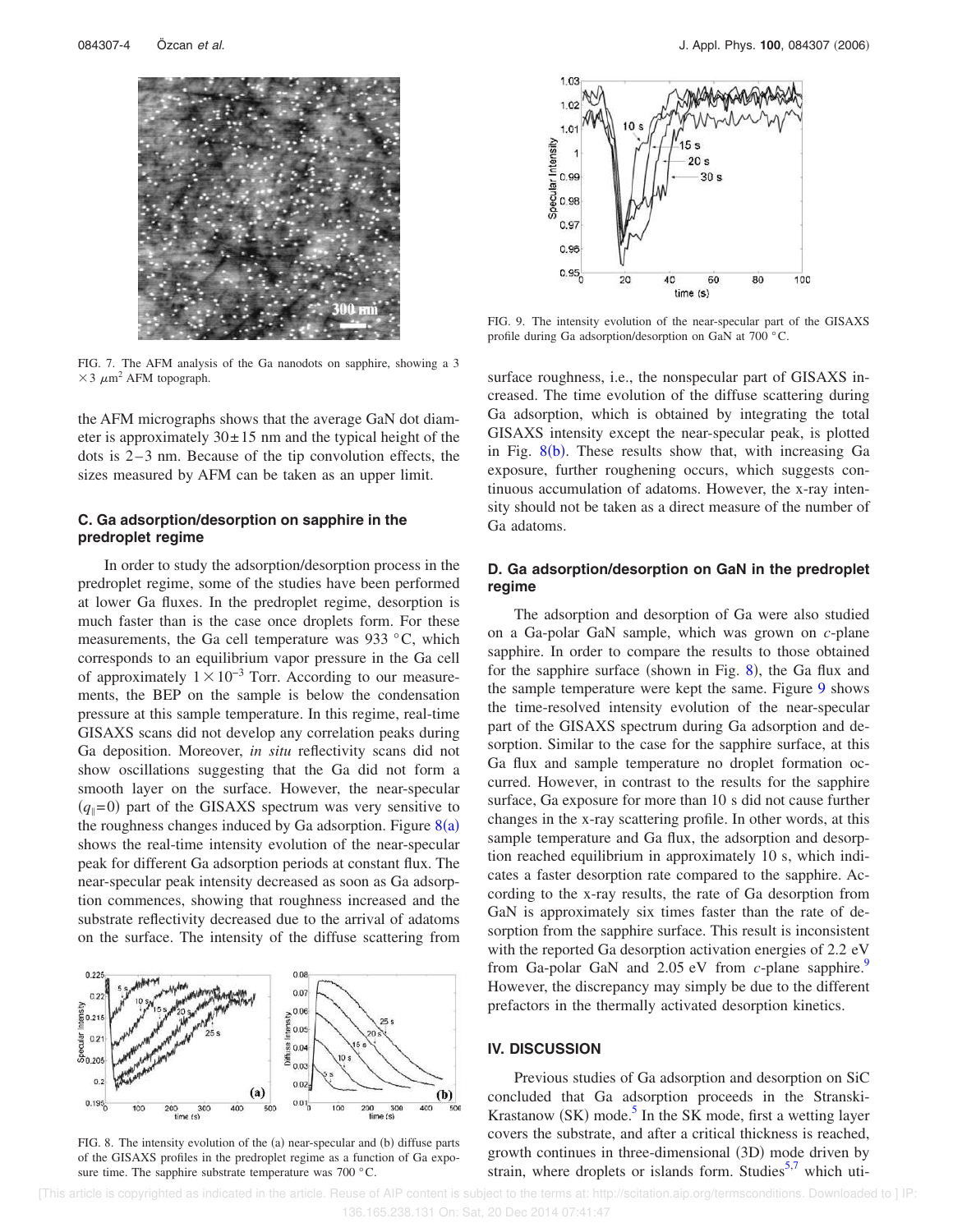lized real-time RHEED have observed an oscillation of the specular reflection that could be interpreted as the formation of a wetting layer. It is common to observe droplet formation for liquids on surfaces. This phenomenon does not require strain mismatch but occurs due to high surface tension. Therefore we base our discussion below on interface and surface tension driven droplet formation rather than the strain-driven SK growth.

In order to better understand the adsorption and desorption of Ga on sapphire and GaN the surface atomic structures have to be considered. Atomically smooth *c*-plane sapphire  $(Al<sub>2</sub>O<sub>3</sub>)$  surface may have Al or O terminations. Detailed crystal truncation rod experiments<sup>17</sup> have shown that unreconstructed  $Al_2O_3$  substrates that were annealed in air at temperatures higher than 1200 °C have smooth surfaces and that they are terminated by a single layer of Al. Although RHEED analysis of our samples shows streaky patterns, our samples did not go through the high temperature air annealing treatment. Therefore we expect that the sapphire surface prior to Ga adsorption may have a mixture of Al and O terminating layers. At high temperatures, Ga atoms adsorbing on the surface may form bonds to the O atoms. It is assumed that the adsorbed metal atom loses charge to the surface oxygen(s) to form bonds, which could be as strong as the Al–O bonds in the bulk. $18$ 

The interaction of a liquid Ga adlayer on GaN would be quite different. Wurtzite GaN can exist in two inequivalent surface orientations, denoted as Ga polar and N polar. The sample used in this study was grown as Ga polar. According to theoretical calculations for possible Ga adlayer structures,<sup>4</sup> N-polar surface stabilizes a single monolayer of Ga, bonded to the top GaN bilayer. On the other hand, Ga-polar surface would stabilize a laterally contracted Ga bilayer. Under Gasaturated conditions the Ga atoms will be held by weak, delocalized Ga–Ga metallic bonds. Therefore, as observed in our data, Ga desorption would be easier from the GaN surface than from  $Al_2O_3$ , which could stabilize a Ga adlayer due to stronger Ga–O bonds.

At the substrate temperature used in this study  $(700 \degree C)$ Ga forms a liquid adlayer on the surface. Hence, liquid droplet formation due to surface tension is not surprising. Selforganized droplet formation has been previously observed in "droplet epitaxy" studies of group III-arsenides.<sup>19,20</sup> The droplet epitaxy method starts with the adsorption of the group-III metal, such as Ga or In, and subsequent crystallization by As exposure and annealing. So far no detailed understanding of the lateral droplet correlations has been proposed in these studies.

According to theoretical models,  $21-23$  the evolution of droplet formation typically involves nucleation, coalescence, and ripening processes. The droplets may nucleate heterogeneously at specific sites such as on impurities or imperfections on the surface or nucleate homogeneously. Simulations $^{23}$  of homogeneous nucleation of droplets have shown the coexistence of monodispersed large droplets with polydispersed small droplets that form due to continuous nucleation. However, in the simulations, simultaneous heterogeneous nucleation results only in a monodisperse distribution of droplets. The development of a peak in the



FIG. 10. Illustrations of possible Ga desorption models: (a) coalescence and (b) inhomogeneous desorption.

GISAXS pattern and the *post facto* AFM measurements on the GaN dots suggests the presence of a relatively monodisperse distribution of droplets.

According to the x-ray and AFM analysis, the Ga droplets have small aspect ratios. The average height and the lateral sizes of the droplets, which are 3 and 30 nm, respectively, suggest that the approximate wetting angle is 140°. The large wetting angle indicates that Ga almost wets the sapphire surface.

Another phenomenon observed by our real-time results is the coarsening of the correlation size during desorption. This could be understood by at least two possible scenarios. The simplest explanation valid for any liquid droplet system, as long as there is sufficient energy for surface migration, is droplet coalescence. In this case, the real-time data suggest that during desorption, Ga droplets coalesce due to high surface mobility induced by high temperature and finally evaporate from the surface. In a second possible scenario, due to size differences, Ga droplets may desorb inhomogenously. Smaller droplets will diminish and desorb earlier, which will increase the average distance between droplets in time. These two models are depicted in Fig. 10.

#### **V. CONCLUSIONS**

In conclusion, we have demonstrated that real-time GISAXS can be used as an in situ technique to study adsorption and desorption of Ga at high temperatures and in an UHV environment. At high Ga atomic flux, we have observed the formation of nanoscale Ga droplets on sapphire that are laterally correlated. For lower Ga flux, adsorption and desorption were studied as a function of Ga exposure time. Under identical experimental conditions, the Ga adatoms continue to accumulate on sapphire as long as Ga is supplied; however on a GaN surface the Ga adatoms reach an equilibrium adlayer thickness. This suggests that Ga adatoms are more strongly bonded to the sapphire surface than to the GaN surface. Further studies will focus on the kinetics of Ga adsorption/desorption on various surfaces using realtime x-ray scattering.

### **ACKNOWLEDGMENTS**

This work was partially supported by DOE DE-FG02- 03ER46037 and NSF DMR-0507351. The real-time x-ray system for surface processes was made possible by NSF DMR-0114154 and NSF DMR-0116567. Data for this study were measured at beamline X21 of the National Synchrotron Light Source (NSLS). Financial support comes principally from the Offices of Biological and Environmental Research and of Basic Energy Sciences of the U.S. Department of Energy.